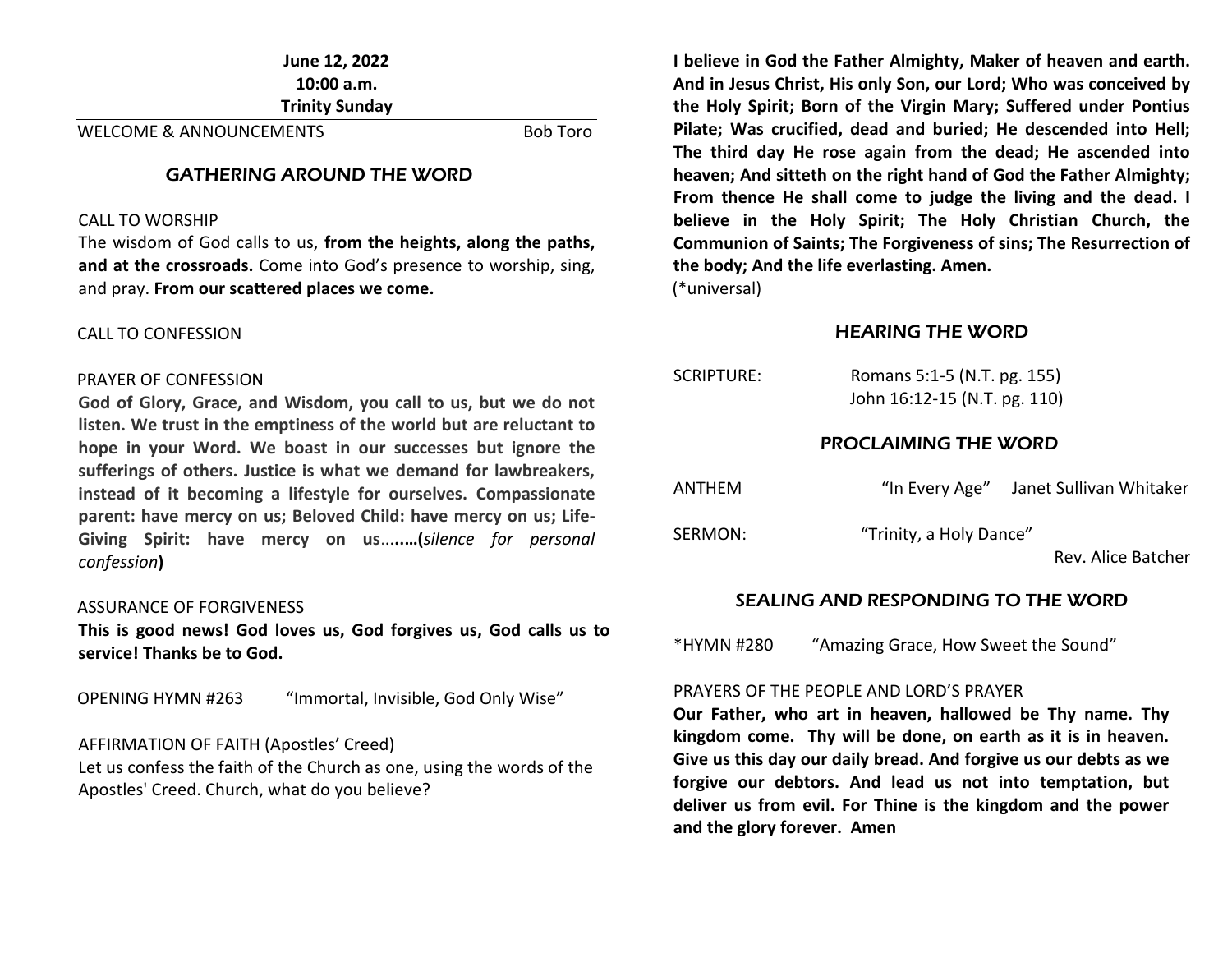## CARRYING THE WORD TO THE WORLD

## INVITATION TO TITHES AND OFFERINGS & PRAYER OF DEDICATION

\*CLOSING HYMN #135 "God Is One, Unique and Holy"

\*BENEDICTION

POSTLUDE "Alle, Alle, Alleluia" Richard Ho Lung

\*Please stand if able

# **Rev. Alice Batcher Bio:**

Reverend Alice Batcher is a graduate of Union Theological Seminary in NYC. Originally ordained with the ABCUSA, Alice now has standing with the UCC. During the week, Alice is a hospice chaplain. In her spare time Alice enjoys working with her little poodles, COVID adoptees.

First Presbyterian Church of Avenel 621 East Woodbridge Avenue Avenel, NJ 07001 June 12, 2022



" $\top$ rinity, a  $\sqcap$ oly  $D$ ance" Rev. Alice Batcher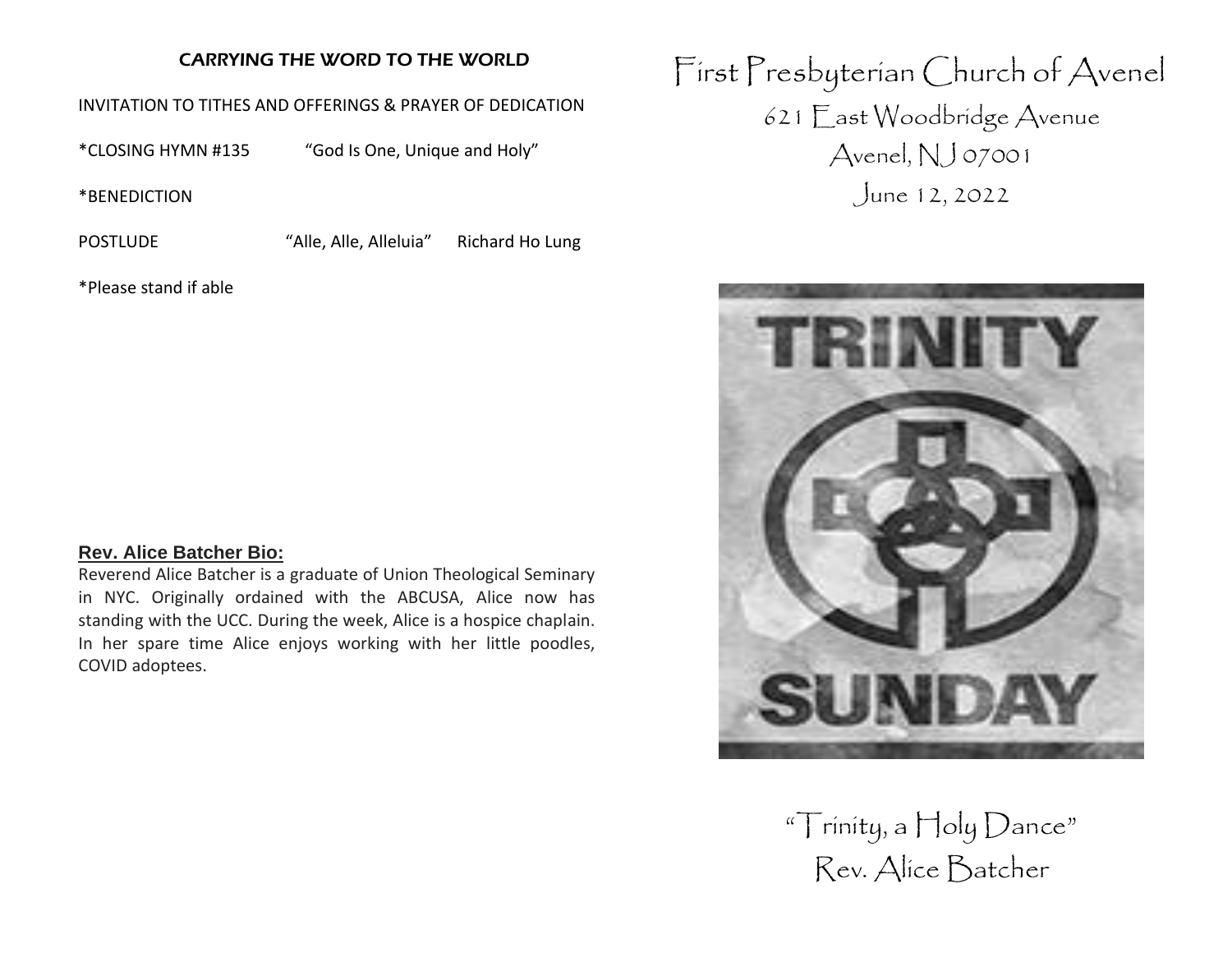## **Prayers for those with long-term concerns**

We ask that these friends have God in their lives, that they and their families feel His loving presence, and comfort during their continued struggles. Updates will be printed as available.

Jennifer Perez – RSD/CRPS, & gastroparesis Maria - a friend of the Knotts and Haggerty families; she is in an acute care facility for traumatic brain injury.

#### **Friends and Loved Ones in the Service and their Families**

#### **STATESIDE**

- Robert L. Gillis invasive cardiovascular technologist in the US Navy and stationed at Walter Reed Medical Center in Washington DC, grandson of Barbara & Bill Morgan.
- Lauren Hansen-Salmond 1<sup>st</sup> LT, Stephanie & Charlie Kurowsky's niece
- Jeffrey Hansen 1<sup>st</sup> LT, Kuwait, Stephanie & Charlie Kurowsky's nephew

Daniel Hedner – Carolyn & Jake Stockl's nephew

Steven Stockl – Carolyn & Jake Stockl's nephew

## **OVERSEAS**

The children and youth in our congregation and our youth ministry Racial equality reconciliation in Woodbridge Township and our nation. Our ministry partners –

**\_\_\_\_\_\_\_\_\_\_\_\_\_\_\_\_\_\_\_\_\_\_\_\_\_\_\_\_\_\_\_\_\_\_\_\_\_\_\_\_\_\_\_\_\_\_\_\_\_\_\_\_\_\_\_\_\_**

 Boys Town Camp Johnsonburg Christian Appalachian Project, Kentucky Elijah's Promise, New Jersey International Justice Mission, Washington DC International Students, Inc. Mr. Matt Barany Jr., who serves with Second Level Ministry Reliant Redemption Church, Pennsylvania Navajo Ministries Salvation Army of Perth Amboy, NJ Saint Jude's Children's Hospital of Memphis, Tennessee Walter Hoving Home World Vision

# *Prayer Concerns and Praises June 12, 2022*

*The Prayer Chain -* provides immediate prayer for *critical and emergency situations*. All other needs will be taken care of through the prayer list. To place someone on the prayer chain call Millie Knotts at 732-382-9391.

*The Prayer List -* provides opportunities to share prayer within our church family. Prayer requests will be published for up to 6 weeks unless updated. To add someone to this list call the church office at 732-634-1631.

(*Note: Please be sure the person you are adding to this list has given his or her permission to do so).*

"And pray in the Spirit on all occasions with all kinds of prayers and requests. With this in mind, be alert and always keep on praying for all the Lord's people" Ephesians 6:18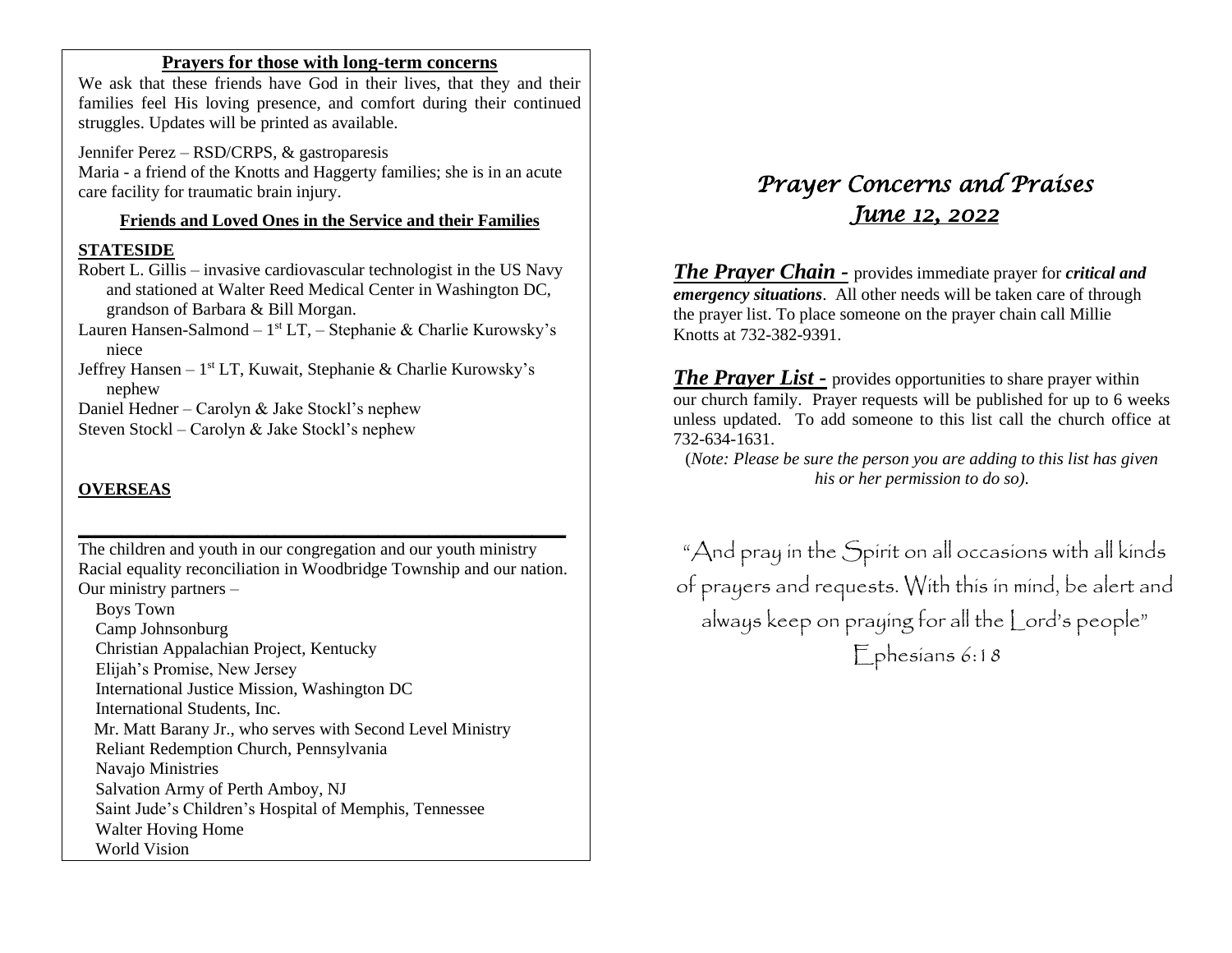# *New Joys and Concerns*

Jane, a friend of the Palmers, suffered a brain aneurysm. Please pray for comfort for her two children.

*2 nd Week*

*3 rd Week*

*4 th Week*

Please pray for Carol Brouard and her husband Bruce. To save her life, doctors are going to amputate Carol's leg up through and including her hip on May 24. Carol is a friend of Susan Smolsky.

Please pray for Kim DeVito Spewak and her family. The doctor found a growth on her tibia that looks like a cyst or a tumor. She will have further testing to determine if it is malignant or not on June 1. Kim is the sister of Carol DeVito Palmer.

*5 th Week*

*6 th Week* 

*Prayers and Sympathies*

*SHUT-INS*

*Please continue to keep in your prayers those members who are unable to join us for worship on Sundays.* 

> **Health and Healing** *Carol Palmer and Jen Perez*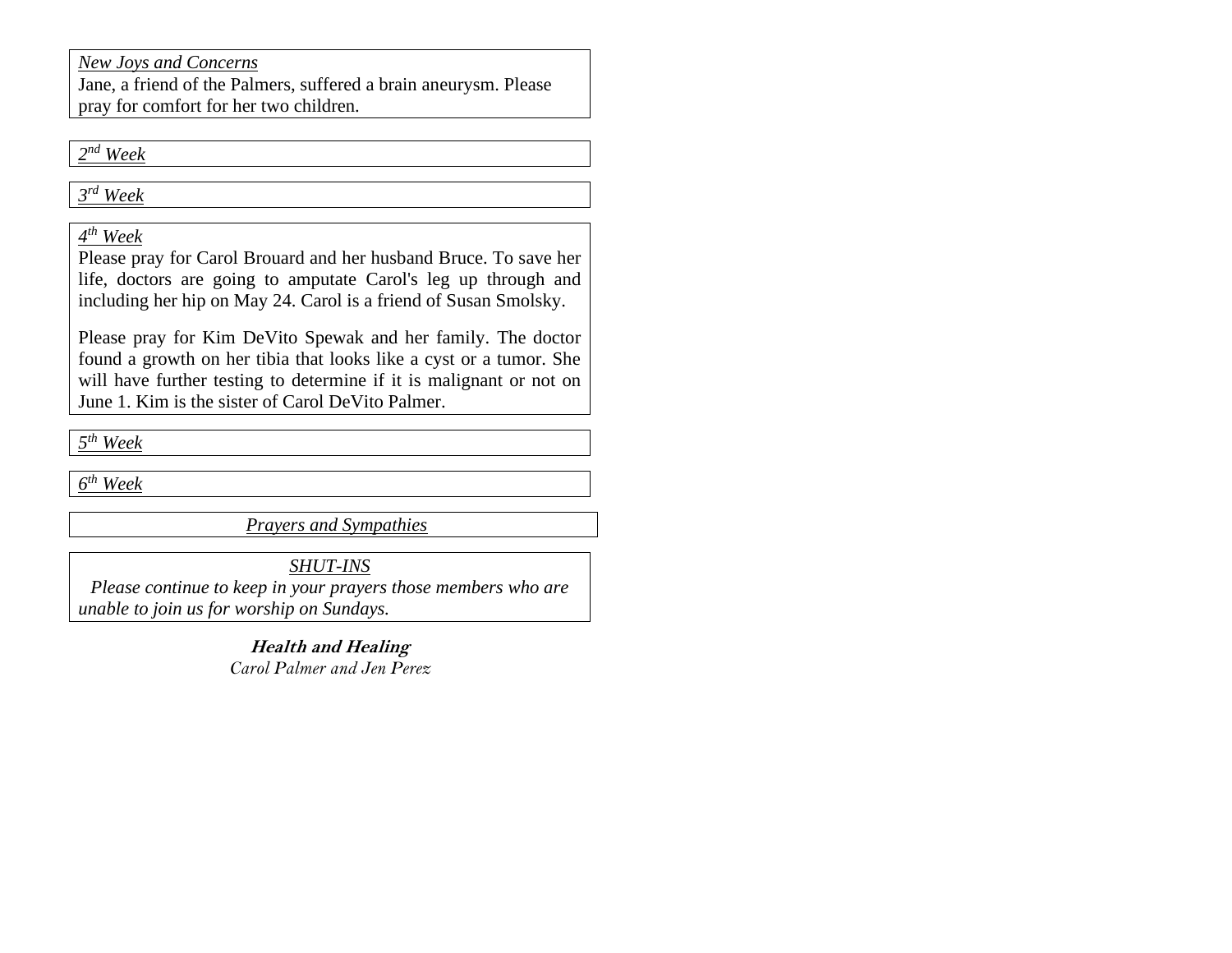*The mission of First Presbyterian Church is to grow in Christ and make Him known. This is based on John 15:5: "Yes, I am the vine; you are the branches, apart from me you can do nothing." The Holy Spirit strengthens us to:* 

- *1. Connect to the vine,*
- *2. Grow to maturity,*
- *3. Share the fruit*

#### **STEWARDSHIP 2021**

In an effort to help our congregation track our annual budget as it compares to giving, the Session has decided to include a brief monthly report. We are a 501(c)(3) not-for-profit organization, and are completely dependent upon tithes, offerings, and donations to fulfill our budgeted expenses.

| <b>General Fund Balance</b> |             | Net for the month | YTD            |
|-----------------------------|-------------|-------------------|----------------|
| 12/31/2021                  | \$76,156.39 |                   |                |
| 01/31/2022                  | \$73,393.05 | $$$ (2,753.34)    | $$$ (2,753.34) |
| 02/28/2022                  | \$73,809.90 | 416.85<br>S.      | $$$ (2,336.49) |
| 03/31/2022                  | \$64,806.01 | $$$ (9,003.89)    | \$(11,340.38)  |
| 04/30/2022                  | \$59,120.22 | $$$ ( 5,685.79)   | \$(17,026.17)  |
| 05/31/2022                  | \$54,878.34 | $$$ (4,241.88)    | \$(21, 268.05) |

**CHURCH PROPERTY STEWARDS NEEDED (for pay) –** When we rent church property such as the gym (Westminster Hall) or Jacob Morgan Hall, a church member must be present on site. Stewards open/close the building and oversee good property stewardship. For their service, stewards are paid \$12/hour (by renters). If you are able to serve in this way (occasionally or regularly), or have questions or would like more information, please call the church office from 8:30 a.m. to 1:30 p.m., Tuesday through Friday.

## **WELCOME TO WORSHIP THIS MORNING. WE'RE GLAD YOU'RE HERE! WE BELIEVE YOU ARE HERE FOR A DIVINE PURPOSE. LET US KNOW HOW WE CAN SERVE YOU TODAY!**

### **THIS WEEK IN OUR CHURCH**

#### **SUNDAY, June 12, 2022**

10:00 a.m. Worship Service (Guest Preacher–Rev. Alice Batcher) Live Stream-Facebook

#### **MONDAY, June 13, 2022**

#### **TUESDAY, June 14, 2022**

#### **WEDNESDAY, June 15, 2022**

#### **THURSDAY, June 16, 2022**

 8:00 p.m. Prayer Gathering – Dial In (425) 436-6302 then enter code 773724#.

## **FRIDAY, June 17, 2022**

# **SATURDAY, June 18, 2022**

9:30 a.m. Sit & Knit (Crochet) – CR

#### **SUNDAY, June 19, 2022**

*FATHER'S DAY*

10:00 a.m. Worship Service (Guest Preacher–Rev. John Nolan) Live Stream-Facebook

**CHURCH OFFICE HOURS:** Tuesday through Friday, 8:30 a.m. – 1:30 p.m.

**Per Capita Amount has been changed from \$45.00 to \$40.00**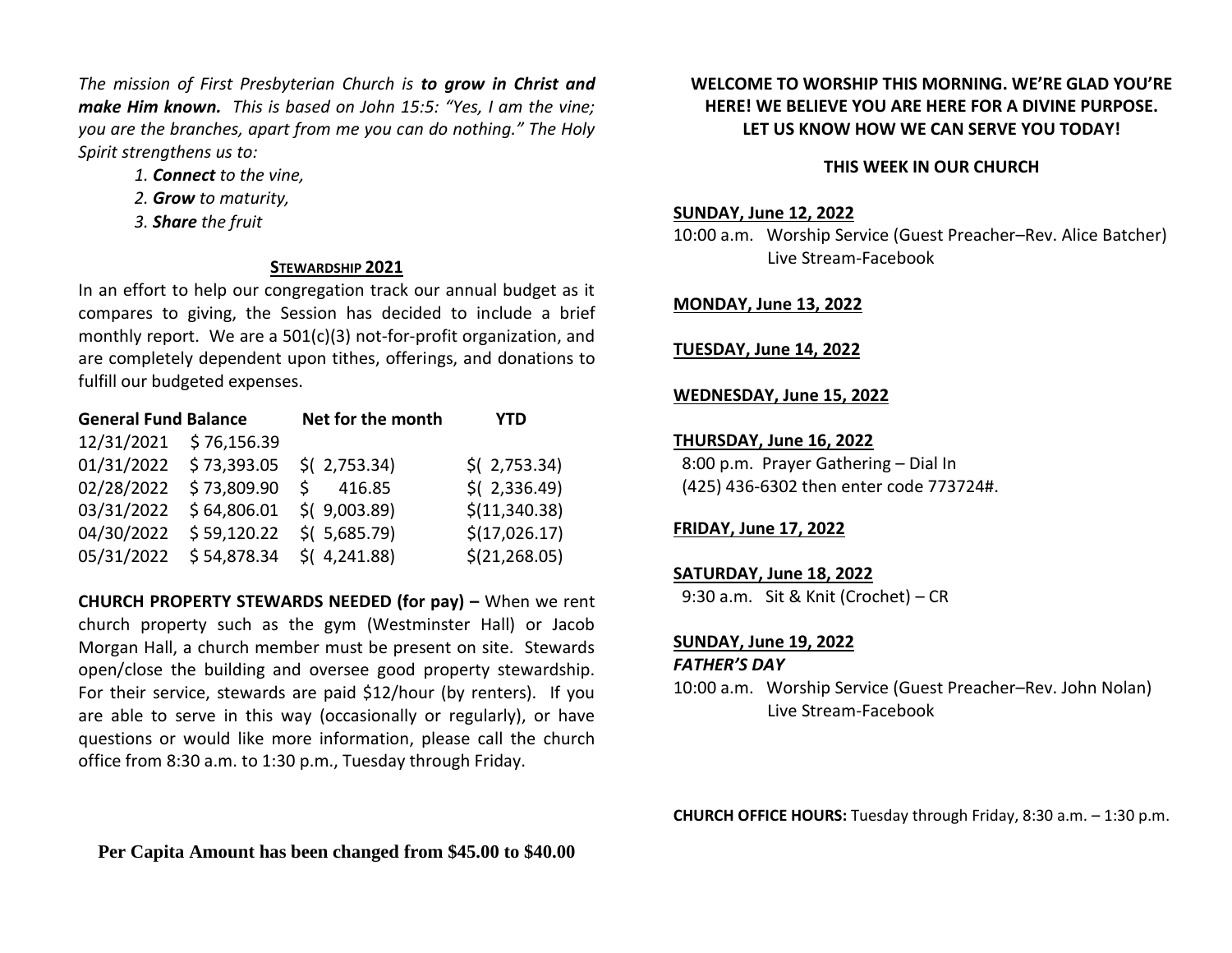## **OPPORTUNITIES TO SERVE OR SHARE**

**CHANCEL FLOWER AVAILABLITIY –** The following dates are available on the chancel flower calendar: June 19th& June 26th. Reservations for chancel flowers may be made through the church office. The cost is \$30.00 for two arrangements.

*The flowers are in loving memory of Marjorie Greasheimer celebrating her one year anniversary in heaven. Given with love from her daughters, Marjorie and Sharon*

**PRAYER GATHERING –** is on Thursday evenings at 8 pm. Dial (425) 436-6302 then enter code 773724#. If you have any questions, please contact Sandy Kosakowski 908-930-3628.

**WORSHIP SERVICE LIVE STREAM –** via Facebook every Sunday at 10:00 am. We hope you will join us online if you will not be attending at the church. Please tell your friends, especially shut-ins.

**BULLETINS** – will now be on our website. Weekly bulletins can be emailed as well. If you would like a weekly bulletin emailed, please contact the Church Office to be put on the emailing list.

**VBS** – will begin July  $25<sup>th</sup>$  through July  $29<sup>th</sup>$  for 3 year old potty trained through 5<sup>th</sup> Grade. Please fill out registration form attached to the bulletin. Deadline is June 30<sup>th</sup>.

**SIT AND KNIT (and CROCHET) –** On Saturdays from 9:30am to 11:00am in the Choir Room. Bring your projects, a friend, and any patterns you would like to share or may need help with. We can learn new things from each other.

**GUEST PREACHER –** for Sunday, June 19, 2022, is Rev. John Nolan. Born-raised-schooled-educated in New Jersey, including college and seminary at Drew University. Most of my working life has also been in NJ. I have traveled into the Canadian wilderness and through the Holy Land. In 1976, I married Mary, an RN, and soon after we began serving United Methodist Churches for 30 years as Pastor and Certified Parish Nurse. I took early retirement in 2006, and then was a senior Hospice Chaplain and resident bio-ethicist for 10 of 12 years before I retired in September 2018. Since 2006, I have also worked in the 3<sup>rd</sup> career of my Vocation of Ministry, preaching and pastoral care, as an Approved Supply Preacher. Mary passed in June 2019.

## **WELCOME TO OUR WORSHIP SERVICE!**

*Visitors, we welcome you to this morning's time of worship. If you are looking for a church home or would like to explore the meaning of membership at Avenel Presbyterian Church, please ask an usher or the worship assistant.* 

- 
- 
- *Joseph Fernandez Music Director resolutjoe@gmail.com Michael Peterson Sexton avenelpres@gmail.com* Stephanie Kurowsky Stream Lines [avenelstreamlines@comcast.net](mailto:avenelstreamlines@comcast.net) *Belinda Kerchner SS Superintendent For 2022 Linda Vassallo Church Office (732) 634-1631 Susan Smolsky Webmaster rustisioux@comcast.net Church Email avenelpres@gmail.com Church Website avenelpresbyterianchurch.org*

# *Scripture for Sunday, June 19th*

Psalm 35; 1 Peter 3:8-13; Luke 24:44-49; Acts 2:14-36